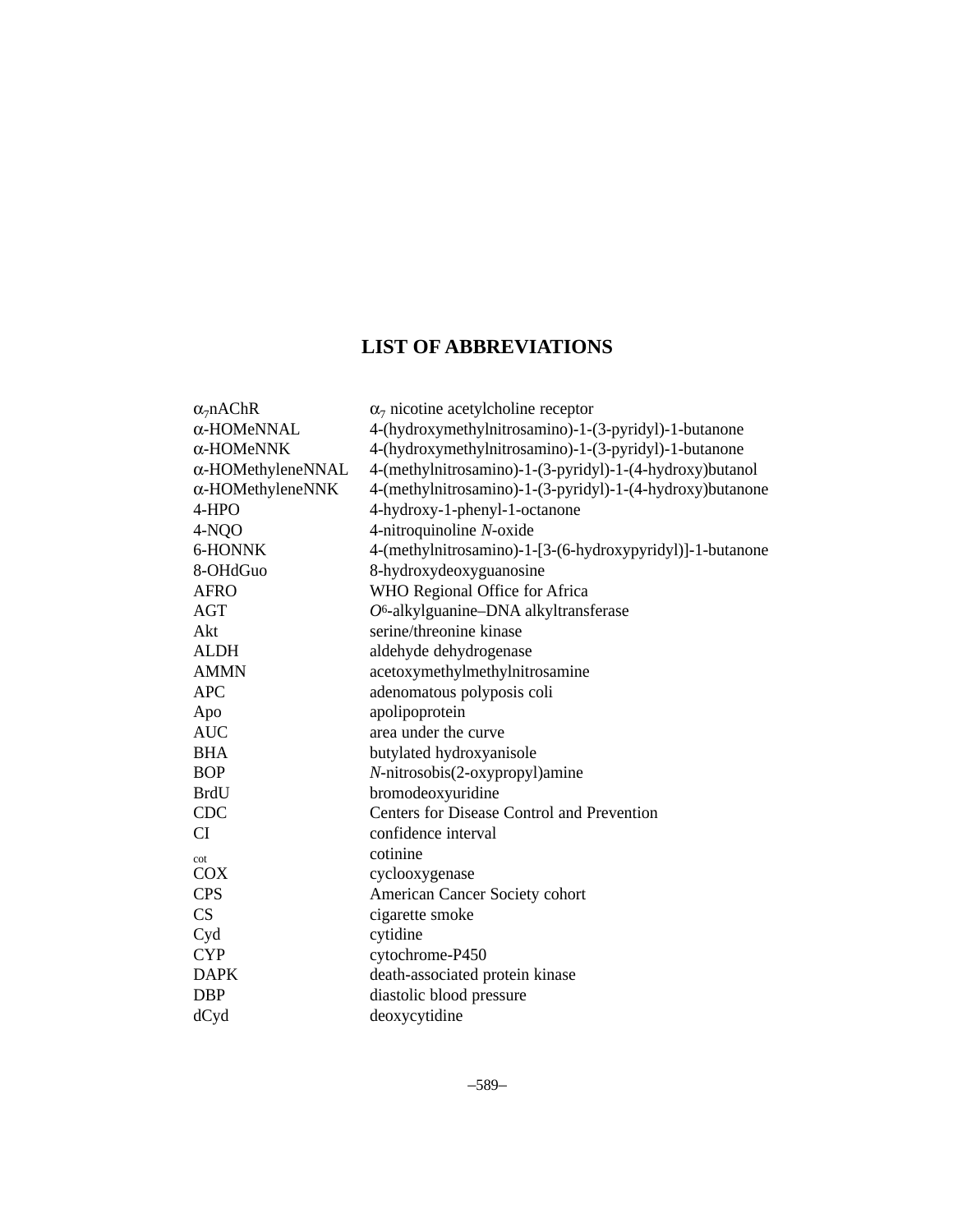| 590          | <b>IARC MONOGRAPHS VOLUME 89</b>                  |
|--------------|---------------------------------------------------|
| dGuo         | deoxyguanosine                                    |
| <b>DMSO</b>  | dimethyl sulfoxide                                |
| dR           | deoxyribose                                       |
| dThd         | deoxythymidine                                    |
| <b>EFTA</b>  | European Free Trade Association                   |
| <b>EMRO</b>  | WHO Regional Office for the Eastern Mediterranean |
| <b>EURO</b>  | WHO Regional Office for Europe                    |
| FA           | filtered air                                      |
| <b>FCTC</b>  | Framework Convention on Tobacco Control           |
| <b>FMD</b>   | flow-mediated dilation                            |
| <b>FTC</b>   | <b>Federal Trade Commission</b>                   |
| <b>GED</b>   | <b>General Educational Development</b>            |
| <b>GSH</b>   | glutathione                                       |
| <b>GST</b>   | glutathione S-transferase                         |
| Guo          | guanosine                                         |
| <b>GYTS</b>  | Global Youth Tobacco Survey                       |
| Hb           | haemoglobin                                       |
| <b>HCFA</b>  | Health Care Financing Administration              |
| <b>HCPC</b>  | hamster cheek pouch carcinoma                     |
| HDL          | high-density lipoprotein                          |
| HF           | high fat                                          |
| <b>HONNN</b> | hydroxy-NNN                                       |
| <b>HPB</b>   | 4-hydroxy-1-(3-pyridyl)-1-butanone                |
| <b>HR</b>    | heart rate                                        |
| <b>HSV</b>   | herpes simplex virus                              |
| <b>ICP</b>   | infected cell protein                             |
| IL           | interleukin                                       |
| <b>ISO</b>   | International Standardization Organization        |
| iso-NNAC     | 4-(methylnitrosamino)-4-(3-pyridyl)butyric acid   |
| iso-NNAL     | 4-(methylnitrosamino)-4-(3-pyridyl)-1-butanol     |
| $K_m$        | Michaelis constant                                |
| $LD_{50}$    | dose that causes 50% lethality                    |
| LDL          | low-density lipoprotein                           |
| LF           | low fat                                           |
| <b>MCC</b>   | mutated colon cancer                              |
| <b>MDPH</b>  | Massachusetts Department of Public Health         |
| MedGuo       | methyldeoxyguanosine                              |
| MedThd       | methyldeoxythymidine                              |
| Me-DZH       | methanediazohydroxide                             |
| MeGua        | methylguanine                                     |
| <b>MGMT</b>  | $O6$ -methylguanine-DNA methyltransferase         |
| <b>MNBA</b>  | 4-(methylnitrosamino)butyric acid                 |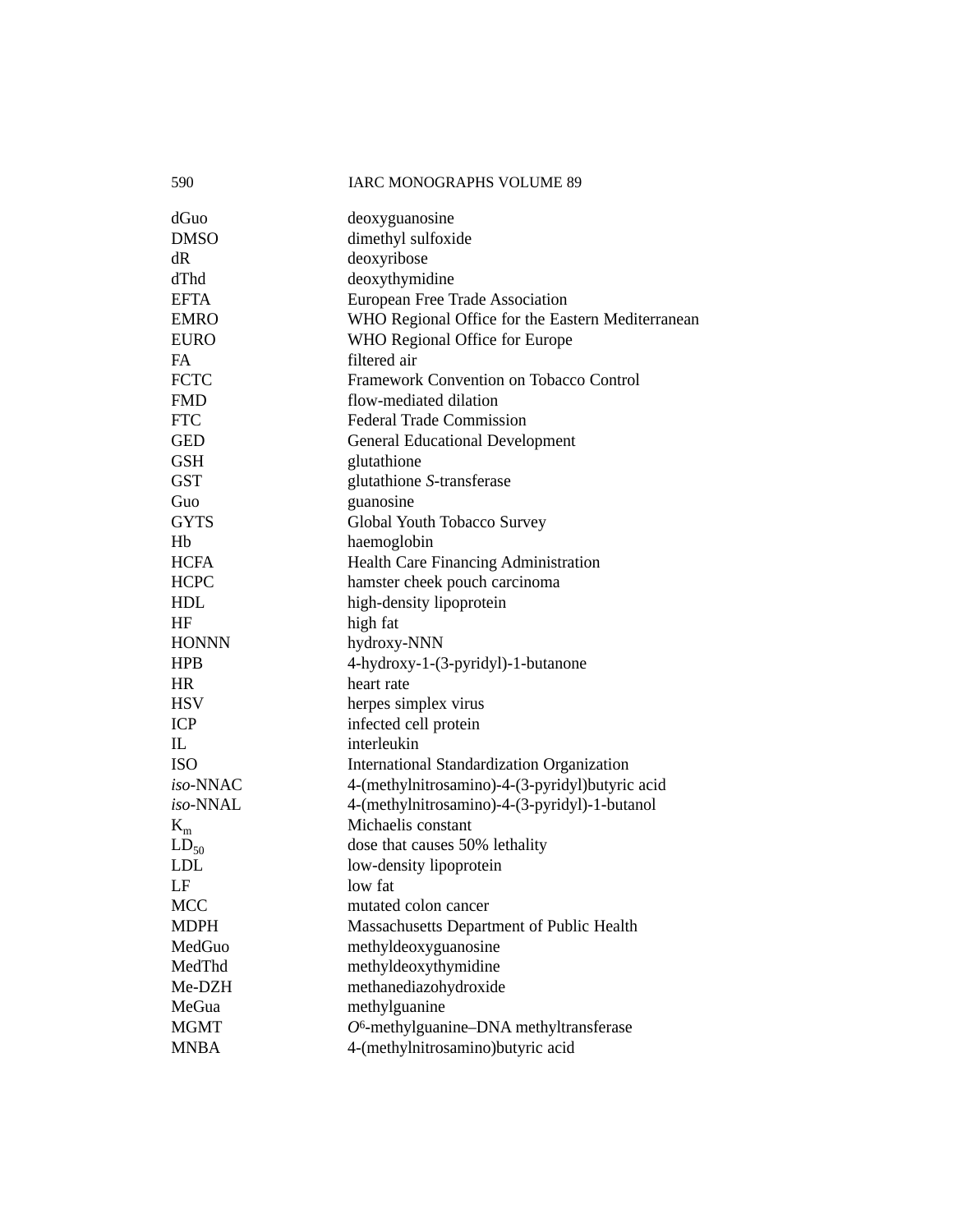## LIST OF ABBREVIATIONS 591

| <b>MNPA</b>   | 3-(methylnitrosamino) propionic acid                                                      |
|---------------|-------------------------------------------------------------------------------------------|
| <b>MNPhPA</b> | 2-(methylnitrosamino)-3-phenyl propionic acid                                             |
| <b>MNTCA</b>  | N-nitroso-2-methylthiazolidine-4-carboxylic acid                                          |
| <b>MONICA</b> | Monitoring of Trends and Determinants in Cardiovascular                                   |
|               | Disease Project                                                                           |
| <b>NA</b>     | not available                                                                             |
| <b>NAB</b>    | $N'$ -nitrosoanabasine                                                                    |
| NAB-N-Gluc    | NAB-N-glucuronide                                                                         |
| <b>NADPH</b>  | nicotinamide adenine dinucleotide phosphate                                               |
| <b>NAT</b>    | $N'$ -nitrosoanatabine                                                                    |
| NAT-N-Gluc    | NAT-N-glucuronide                                                                         |
| <b>NAzCA</b>  | N-nitrosoazatidine-4-carboxylic acid                                                      |
| ND            | not detected                                                                              |
| <b>NDEA</b>   | N-nitrosodiethylamine                                                                     |
| <b>NDELA</b>  | N-nitrosodiethanolamine                                                                   |
| <b>NDMA</b>   | N-nitrosodimethylamine                                                                    |
| <b>NE</b>     | not evaluted                                                                              |
| <b>NHANES</b> | National Health and Nutrition Examination Survey                                          |
| <b>NHEFS</b>  | NHANES I Epidemiological Follow-up Study                                                  |
| <b>NHIS</b>   | <b>National Health Interview Study</b>                                                    |
| <b>NHPRO</b>  | N-nitrosohydroxyproline                                                                   |
| nic           | nicotine                                                                                  |
| <b>NMOR</b>   | N-nitrosomorpholine                                                                       |
| <b>NNA</b>    | 4-(methylnitrosamino)-1-(3-pyridyl)-1-butanal                                             |
| <b>NNAL</b>   | 4-(methylnitrosamino)-1-(3-pyridyl)-1-butanol                                             |
| NNAL-Gluc     | NNAL-glucuronides                                                                         |
| NNAL-N-Gluc   | 4-(methylnitrosamino)-1-(3-pyridyl-N-β-D-glucopyranurono-<br>syl)-1-butalonium inner salt |
| $NNAL-O-Gluc$ | 4-(methylnitrosamino)-1-(3-pyridyl)-1-(O-β-D-glucopyranu-<br>ronosyl) butane              |
| <b>NNK</b>    | 4-(methylnitrosamino)-1-(3-pyridyl)-1-butanone                                            |
| $(NNK)ADP+$   | (NNK)adenosine dinucleotide phosphate                                                     |
| (NNK)ADPH     | (NNK)adenosine dinucleotide phosphate (reduced form)                                      |
| <b>NNKOAc</b> | 4-(acetoxymethylnitrosamino)-1-(3-pyridyl)-1-butanone                                     |
| <b>NNN</b>    | $N'$ -nitrosonornicotine                                                                  |
| NNN-N-Gluc    | NNN-N-glucuronide                                                                         |
| <b>NPIC</b>   | N-nitrosopipicolic acid                                                                   |
| <b>NPIP</b>   | N-nitrosopiperidine                                                                       |
| <b>NPRO</b>   | N-nitrosoproline                                                                          |
| <b>NPYR</b>   | N-nitrosopyrrolidine                                                                      |
| <b>NR</b>     | not reported                                                                              |
| <b>NSAR</b>   | N-nitrososarcosine                                                                        |
|               |                                                                                           |